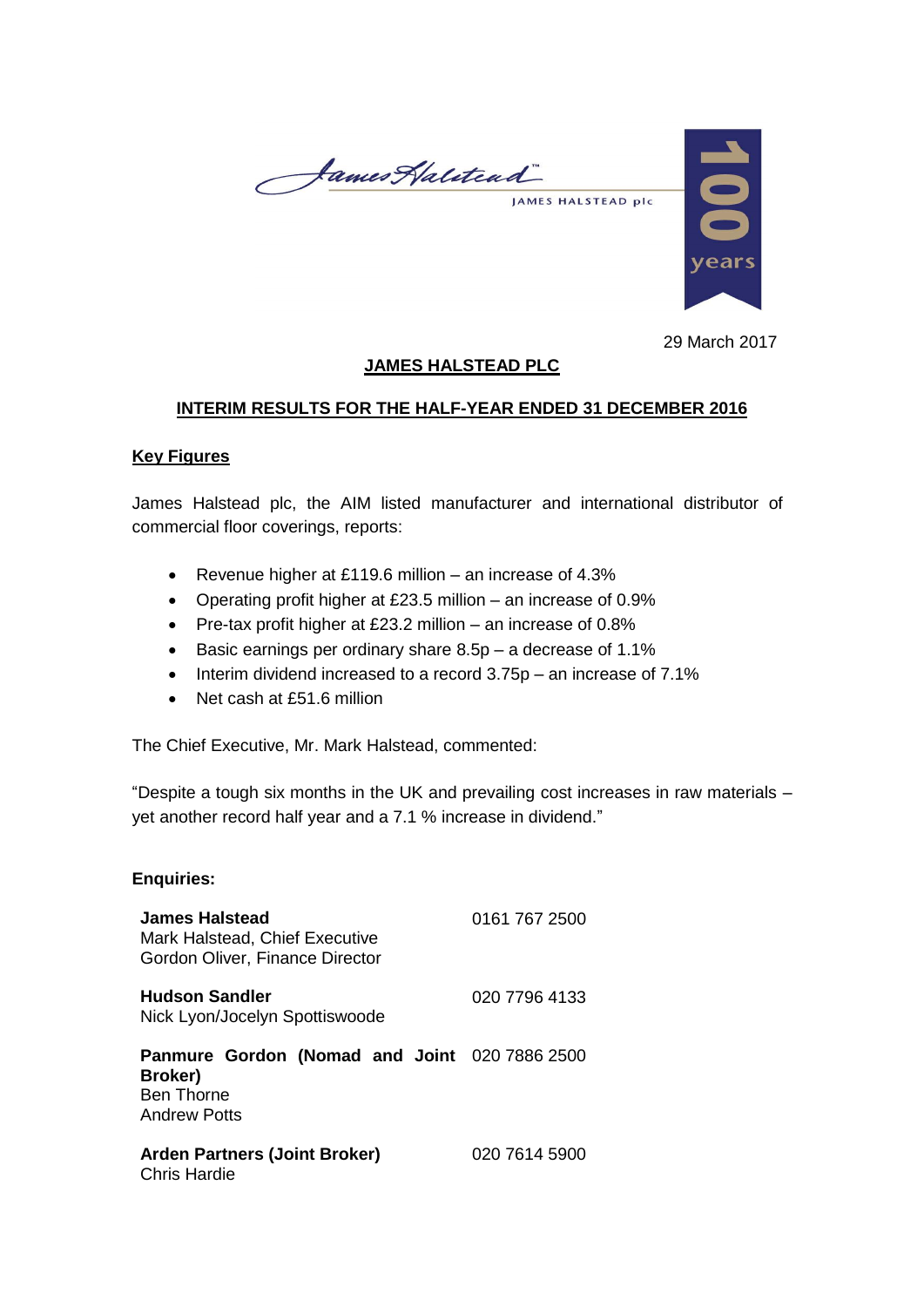# **CHAIRMAN'S STATEMENT**

# **Trading**

The group turnover at £119.6 million (2015: £114.7 million) was some 4.3% ahead. The mix and range of customers such as "Thalia" book stores throughout Germany, the Yau Ma Tei Police Station (Hong Kong) and the Jiaotouhemei Kindergarten of Enshi, in Hubei Province of the People's Republic of China continues to impress.

The profit before tax of £23.2 million (2015: £23.0 million) is marginally ahead of the comparative period.

The benefits of weaker sterling on exports have been beneficial and exports recorded growth of just over 12%, in constant currency this would have been 2.5%. Offsetting this to an extent has been a 7% decline in UK turnover that we believe is primarily the result of de-stocking in the UK. During the period one of our significant UK customers, a subsidiary of SIG plc, drastically de-stocked and faced buying restrictions. This subsidiary was sold to a UK based private equity investor in mid-February 2017, and it is to be hoped that more regular trading patterns may ensue.

International trade partners are becoming a more common feature of our group of companies, whether it is Mont Blanc stores, Chanel franchises or the new Dyson stores where we are not only able to arrange supply promptly from local stock but to do so at a competitive price.

Our Australia and New Zealand businesses have both seen growth in sales and profitability. As noted in the 2016 annual report, the rewards of the restructuring of the business last year which began to be seen in the latter part of that period are being reaped in this financial year. The focus on quality of service has seen the businesses meeting demand effectively and in some cases benefiting from competitors' failure in this area.

The move to a new Auckland warehouse took place smoothly, resulting in a lower cost operation in the future.

The European businesses are, in constant currency terms, on a par with last year. They have a busy 6 months ahead with the launch of key Luxury Vinyl Tile, Loose-lay and Heterogeneous products. Having been launched at exhibitions in January and February 2017 and well received it is anticipated that the benefits from sales of these products will be seen in the second half. Whether it is Croatia, with the Hotel Sipar in Umag or the Hotel des Trois Hiboux, within the Asterix theme park near Paris, our European business continues to be respected throughout the industry.

Scandinavia followed a very quiet beginning to the financial year with a strong performance in the second quarter and both sales and profits are ahead of the equivalent period. Felleskjøpet Agri; a cooperative owned by Norwegian farmers, is but one project of note that we were involved in.

Our business in Canada continues to meet the objectives set for it and we have a solid sales base for the country. Local sales continue to increase and we have expanded our staff representation in the country to include British Columbia, an area previously handled by a distributor. As the resources sector continues to suffer the business relating to portable buildings has retrenched. However, contracts into other sectors such as retail and commercial buildings have been developed over the last 4 years such that portable buildings are now a minor part of our Canadian business. The team cite "The Heights",Skeena – the country's largest passive residence as a key project. Given that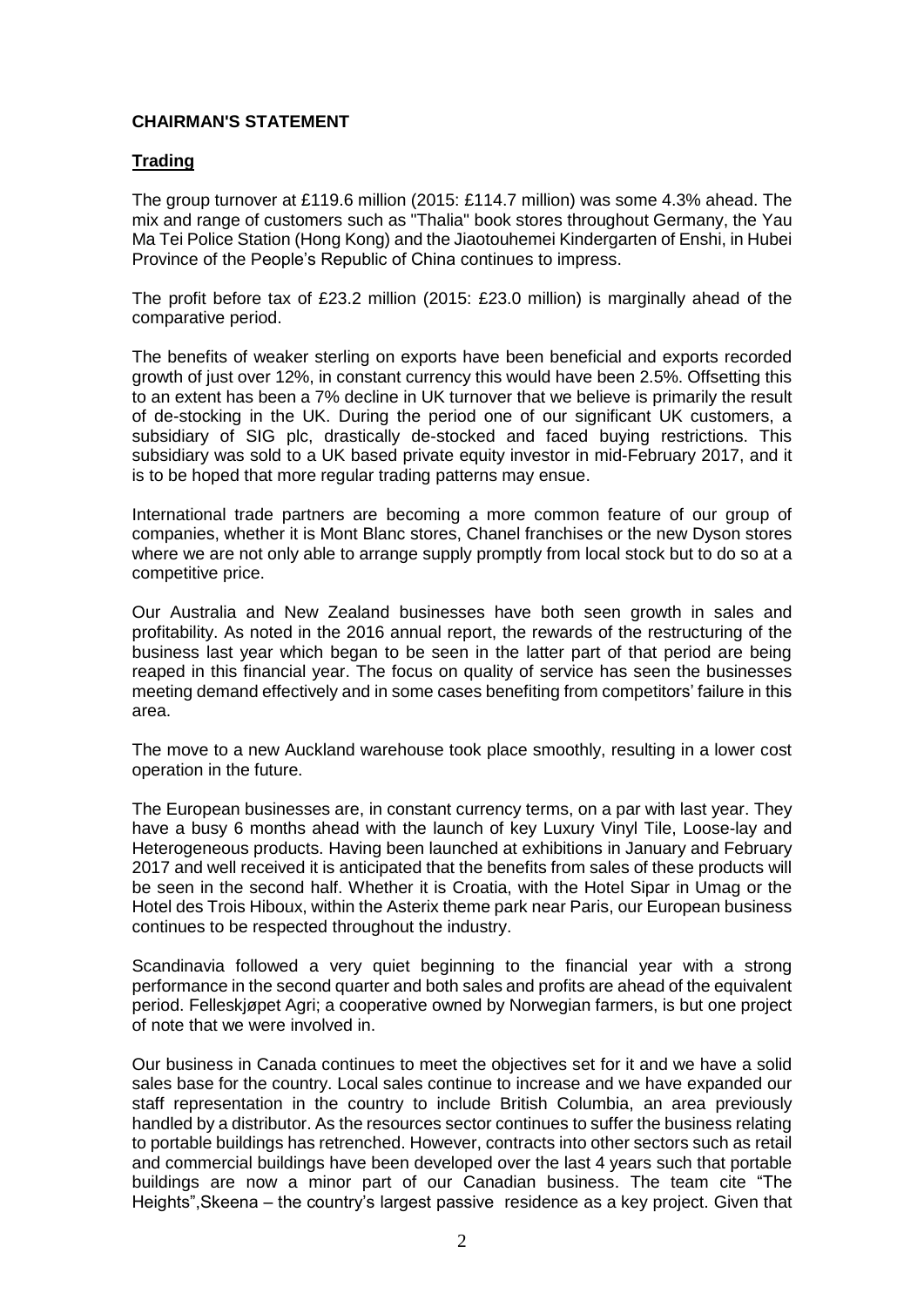passive building technology is becoming an increasingly important part of our sustainable future we are particularly pleased to be associated with this project.

Our fledgling India business has continued to extend its roots in the first half of this year. A team of salespeople operating across the sub-continent means that we are obtaining specifications and enquiries at a far higher level. Deliveries continue to grow, particularly into the health care sector but also into industrial and pharmaceutical customers. Examples such as the Ayurdundra Hospital in Guwahati, the ESIC Hospital in Bhubaneswar and the ubiquitous Barclays Bank, in Delhi are but a few.

### **Earnings per Share**

Our basic earnings per share at 8.5p are slightly below the comparative of 8.6p though still very healthy relative to dividends.

Having regard to cash, I am pleased to say that an interim dividend of 3.75p has been declared (2016: 3.5p), representing a 7.1% increase and this reflects both the strength of earnings and the cash reserves of the Company. This will be payable on 6 June 2017 to those shareholders on the register at the close of business on 5 May 2017.

#### **Total Shareholder Return**

We continue to focus on dividend growth and it is, perhaps, of interest to consider our total shareholder return which combines share price appreciation and dividends paid to express the total return to shareholders as a percentage. Our total shareholder return from 1 January 2001 to 31 December 2016 is over 4,700%, which compares favourably to the FTSE All Share index (124%) and FTSE AIM All Share index (-31%).

#### **Outlook**

It is only a short period of time since the Brexit vote and confidence is high for us as exporters. The UK market is solid but there is inevitably upward price pressure on raw materials and overseas sourced goods. Overall this is counterbalanced by opportunities for overseas exports from a weaker sterling.

Taking into account these points, and with the extremely positive feedback from our range re-vamps that have been presented to the trade at several major trade fairs we continue to be confident of progress through the year.

**Geoffrey Halstead Chairman 29 March 2017**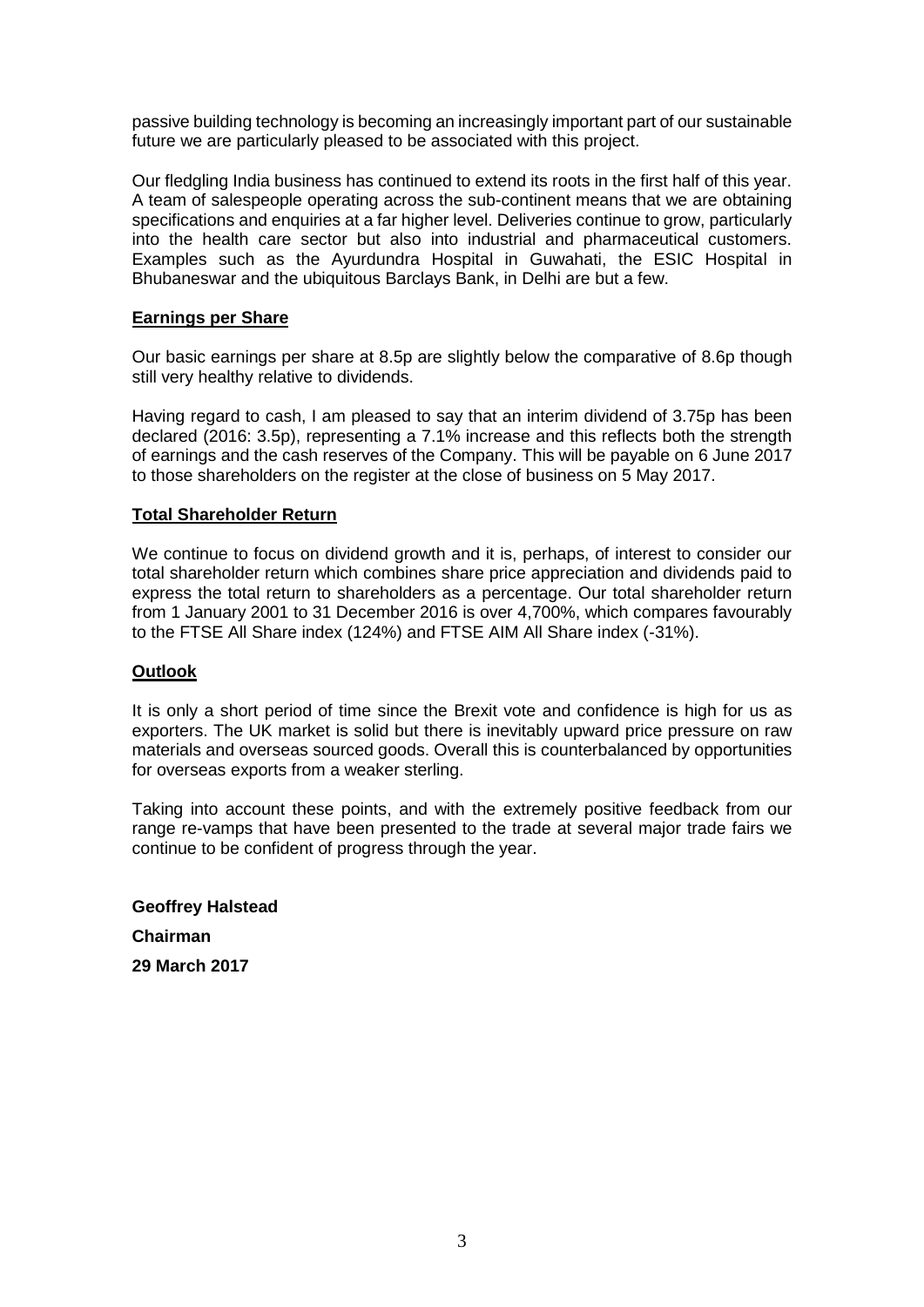# Consolidated Income Statement

for the half-year ended 31 December 2016

|                                                          | Half-year<br>ended<br>31.12.16<br>£'000 | Half-year<br>ended<br>31.12.15<br>£'000 | Year<br>ended<br>30.06.16<br>£'000 |
|----------------------------------------------------------|-----------------------------------------|-----------------------------------------|------------------------------------|
| Revenue                                                  | 119,558                                 | 114,675                                 | 226,141                            |
| Operating profit<br>Net finance cost                     | 23,532<br>(311)                         | 23,311<br>(272)                         | 46,083<br>(584)                    |
| Profit before income tax                                 | 23,221                                  | 23,039                                  | 45,499                             |
| Income tax expense                                       | (5, 533)                                | (5,304)                                 | (10, 243)                          |
| Profit for the period                                    | 17,688                                  | 17,735                                  | 35,256                             |
| Earnings per ordinary share of 5p:<br>-basic<br>-diluted | 8.5p<br>8.5p                            | 8.6p<br>8.5p                            | 16.4p<br>16.3p                     |

All amounts relate to continuing operations.

Details of dividends paid and declared/proposed are given in note 4.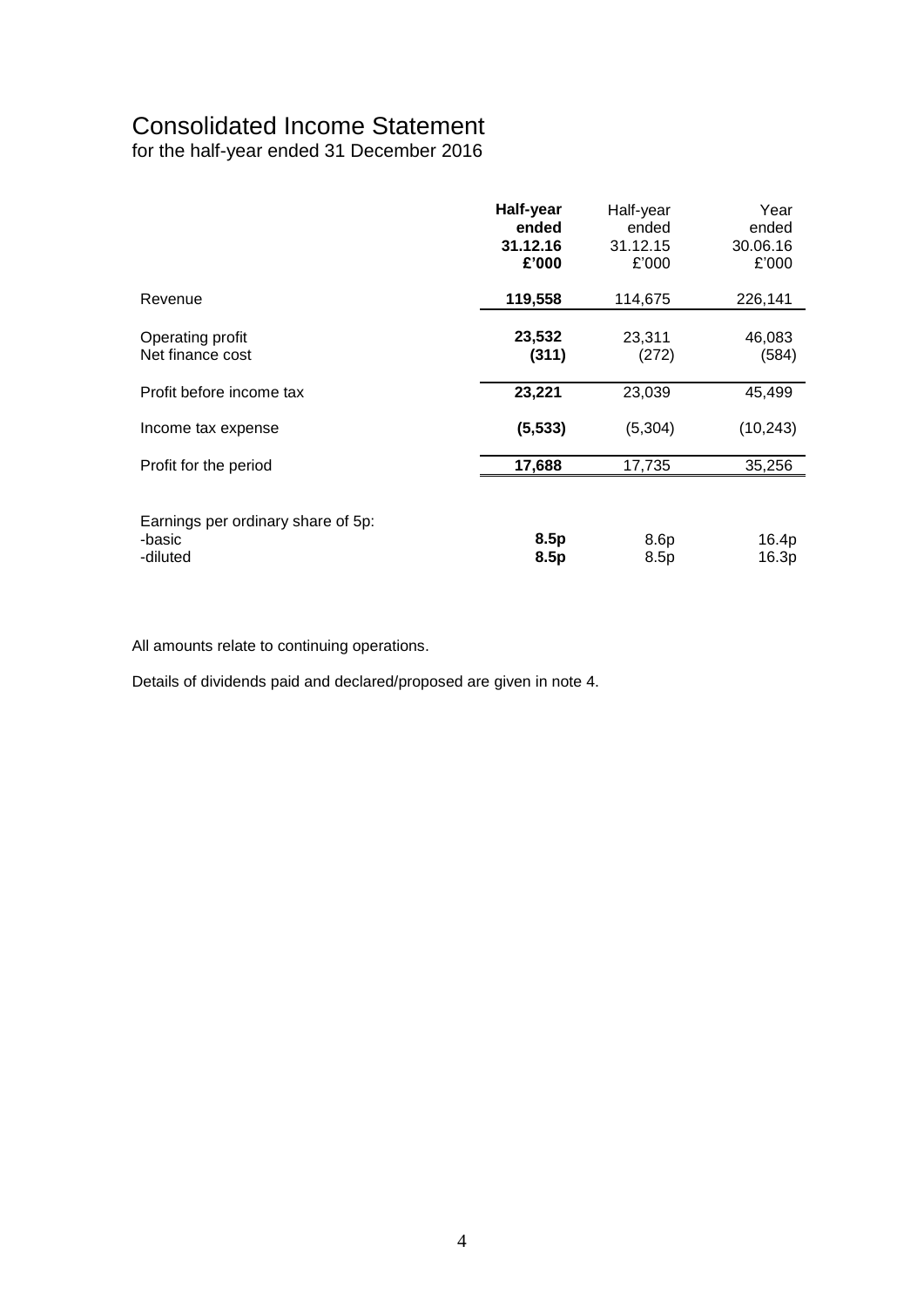# Consolidated Balance Sheet

as at 31 December 2016

|                                              | Half-year | Half-year | Year     |
|----------------------------------------------|-----------|-----------|----------|
|                                              | ended     | ended     | ended    |
|                                              | 31.12.16  | 31.12.15  | 30.06.16 |
|                                              | £'000     | £'000     | £'000    |
| <b>Non-current assets</b>                    |           |           |          |
| Property, plant and equipment                | 35,176    | 32,185    | 34,384   |
| Intangible assets                            | 3,232     | 3,232     | 3,232    |
| Deferred tax assets                          | 5,704     | 5,061     | 5,129    |
|                                              | 44,112    | 40,478    | 42,745   |
| <b>Current assets</b>                        |           |           |          |
| Inventories                                  | 61,948    | 58,567    | 62,828   |
| Trade and other receivables                  | 24,851    | 27,909    | 33,820   |
| Derivative financial instruments             | 1,670     | 696       | 433      |
| Cash and cash equivalents                    | 51,607    | 55,850    | 44,096   |
|                                              | 140,076   | 143,022   | 141,177  |
|                                              |           |           |          |
| <b>Total assets</b>                          | 184,188   | 183,500   | 183,922  |
| <b>Current liabilities</b>                   |           |           |          |
| Trade and other payables                     | 51,361    | 50,634    | 53,395   |
| Derivative financial instruments             | 636       | 635       | 2,066    |
| Current income tax liabilities               | 5,287     | 5,346     | 4,300    |
| Dividend payable                             |           | 16,303    |          |
|                                              | 57,284    | 72,918    | 59,761   |
|                                              |           |           |          |
| <b>Non-current liabilities</b>               |           |           |          |
| Retirement benefit obligations               | 28,127    | 18,904    | 25,431   |
| Deferred tax liabilities                     | 603       | 709       | 603      |
| <b>Borrowings</b>                            | 200       | 200       | 200      |
| Other payables                               | 476       | 390       | 460      |
|                                              | 29,406    | 20,203    | 26,694   |
|                                              |           |           |          |
| <b>Total liabilities</b>                     | 86,690    | 93,121    | 86,455   |
| <b>Net assets</b>                            | 97,498    | 90,379    | 97,467   |
|                                              |           |           |          |
| <b>Equity</b>                                |           |           |          |
| Equity share capital                         | 10,381    | 10,373    | 10,374   |
| Equity share capital (B shares)              | 160       | 160       | 160      |
|                                              | 10,541    | 10,533    | 10,534   |
| Share premium account                        | 3,256     | 3,096     | 3,096    |
| Capital redemption reserve                   | 1,174     | 1,174     | 1,174    |
| Currency translation reserve                 | 5,472     | 87        | 4,026    |
| Hedging reserve                              | 530       | 14        | (699)    |
| Retained earnings                            | 76,525    | 75,475    | 79,336   |
| Total equity attributable to shareholders of |           |           |          |
| the parent                                   | 97,498    | 90,379    | 97,467   |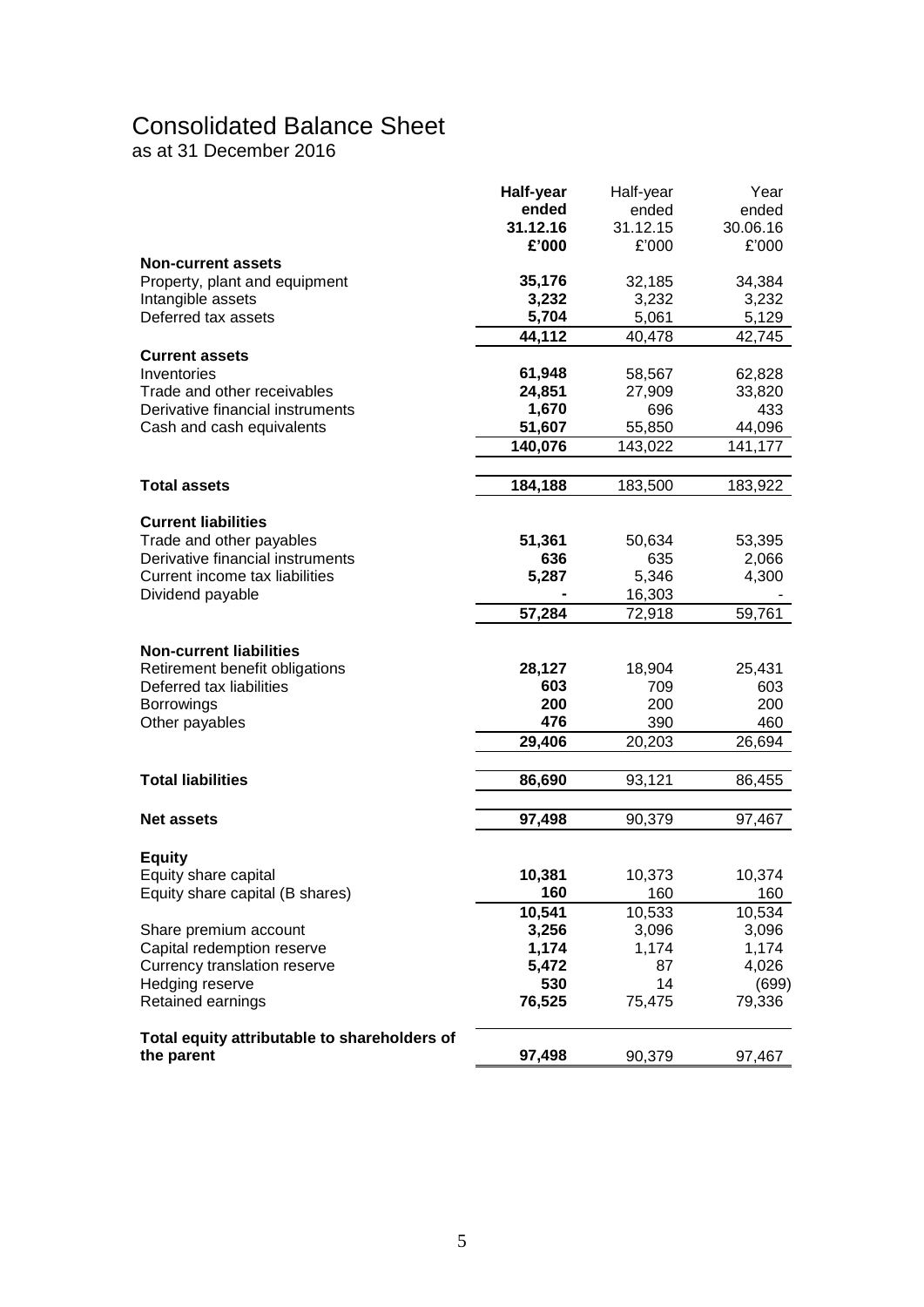# Consolidated Cash Flow Statement

for the half-year ended 31 December 2016

|                                                                                            | Half-year | Half-year | Year      |
|--------------------------------------------------------------------------------------------|-----------|-----------|-----------|
|                                                                                            | ended     | ended     | ended     |
|                                                                                            | 31.12.16  | 31.12.15  | 30.06.16  |
|                                                                                            | £'000     | £'000     | £'000     |
| Cash inflow from operations                                                                | 31,194    | 31,059    | 50,325    |
| Net interest received                                                                      | 81        | 96        | 134       |
| <b>Taxation paid</b>                                                                       | (4, 548)  | (4, 729)  | (10, 220) |
| Cash inflow from operating activities                                                      | 26,727    | 26,426    | 40,239    |
| Purchase of property, plant and equipment<br>Proceeds from disposal of property, plant and | (2, 141)  | (2, 180)  | (4, 842)  |
| equipment                                                                                  | 82        | 166       | 200       |
| Cash outflow from investing activities                                                     | (2,059)   | (2,014)   | (4,642)   |
| Equity dividends paid                                                                      | (17, 646) | (16, 302) | (39, 867) |
| Shares issued                                                                              | 167       | 188       | 189       |
| Cash outflow from financing activities                                                     | (17,479)  | (16, 114) | (39,678)  |
|                                                                                            |           |           |           |
| Net increase/(decrease) in cash and cash                                                   |           |           |           |
| equivalents                                                                                | 7,189     | 8,298     | (4,081)   |
| Effect of exchange differences                                                             | 322       | 124       | 749       |
| Cash and cash equivalents at start of period                                               | 44,096    | 47,428    | 47,428    |
| Cash and cash equivalents at end of period                                                 | 51,607    | 55,850    | 44,096    |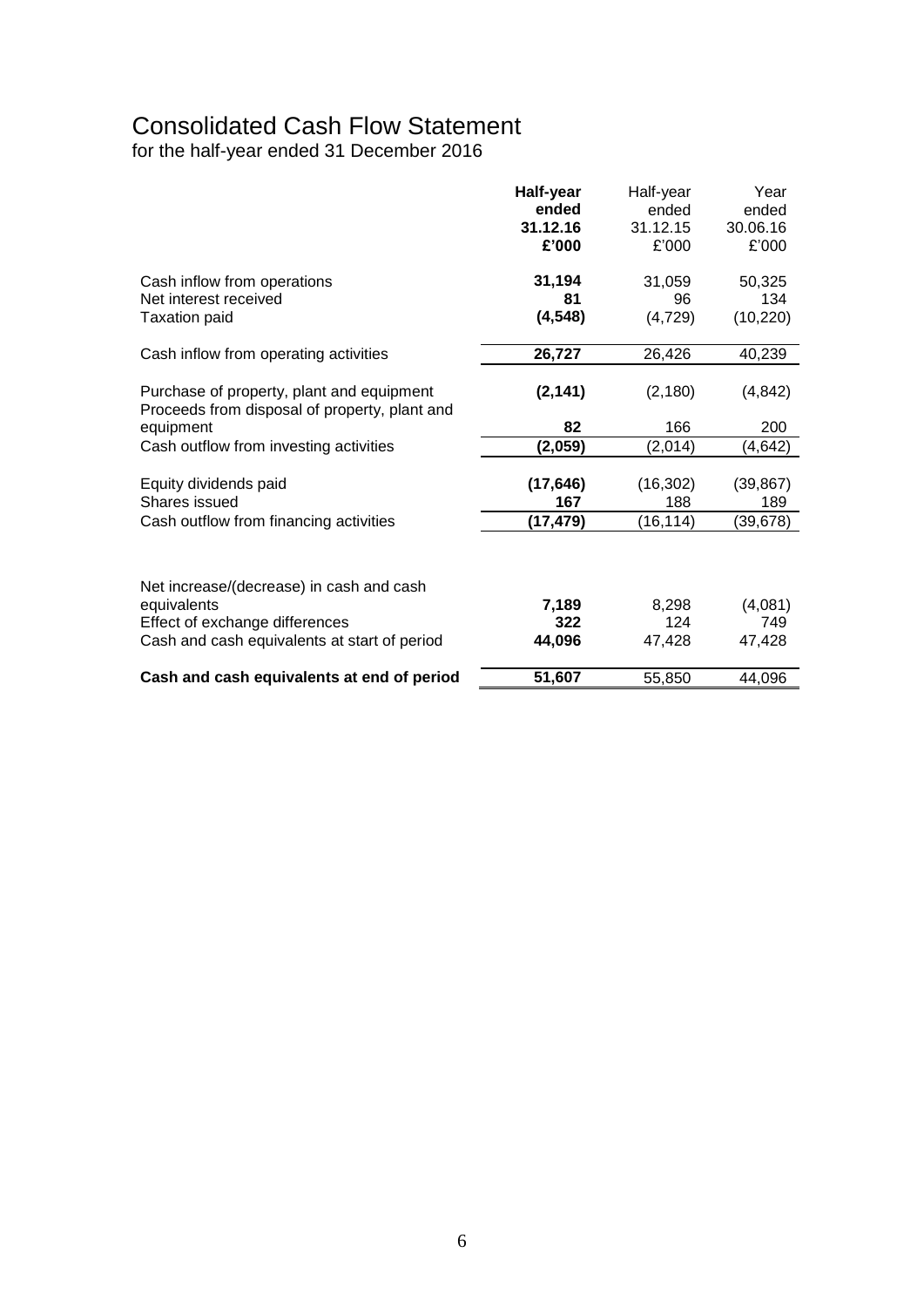# Consolidated Statement of Comprehensive Income

for the half-year ended 31 December 2016

|                                                                                                                                                                                                                         | Half-year<br>ended<br>31.12.16<br>£'000 | Half-year<br>ended<br>31.12.15<br>£'000 | Year<br>ended<br>30.06.16<br>£'000  |
|-------------------------------------------------------------------------------------------------------------------------------------------------------------------------------------------------------------------------|-----------------------------------------|-----------------------------------------|-------------------------------------|
| Profit for the period                                                                                                                                                                                                   | 17,688                                  | 17,735                                  | 35,256                              |
| Other comprehensive income net of tax:<br>Actuarial loss on the defined benefit scheme<br>Deferred taxation - change of rate<br>Foreign currency translation differences<br>Fair value movements on hedging instruments | (2, 853)<br>1,446<br>1,229              | (855)<br>869<br>(1, 413)                | (7,360)<br>106<br>4,808<br>(2, 126) |
| Other comprehensive income for the period net<br>of tax                                                                                                                                                                 | (178)                                   | (1, 399)                                | (4, 572)                            |
| Total comprehensive income for the period                                                                                                                                                                               | 17,510                                  | 16,336                                  | 30,684                              |
| Attributable to equity holders of the<br>parent company                                                                                                                                                                 | 17,510                                  | 16,336                                  | 30,684                              |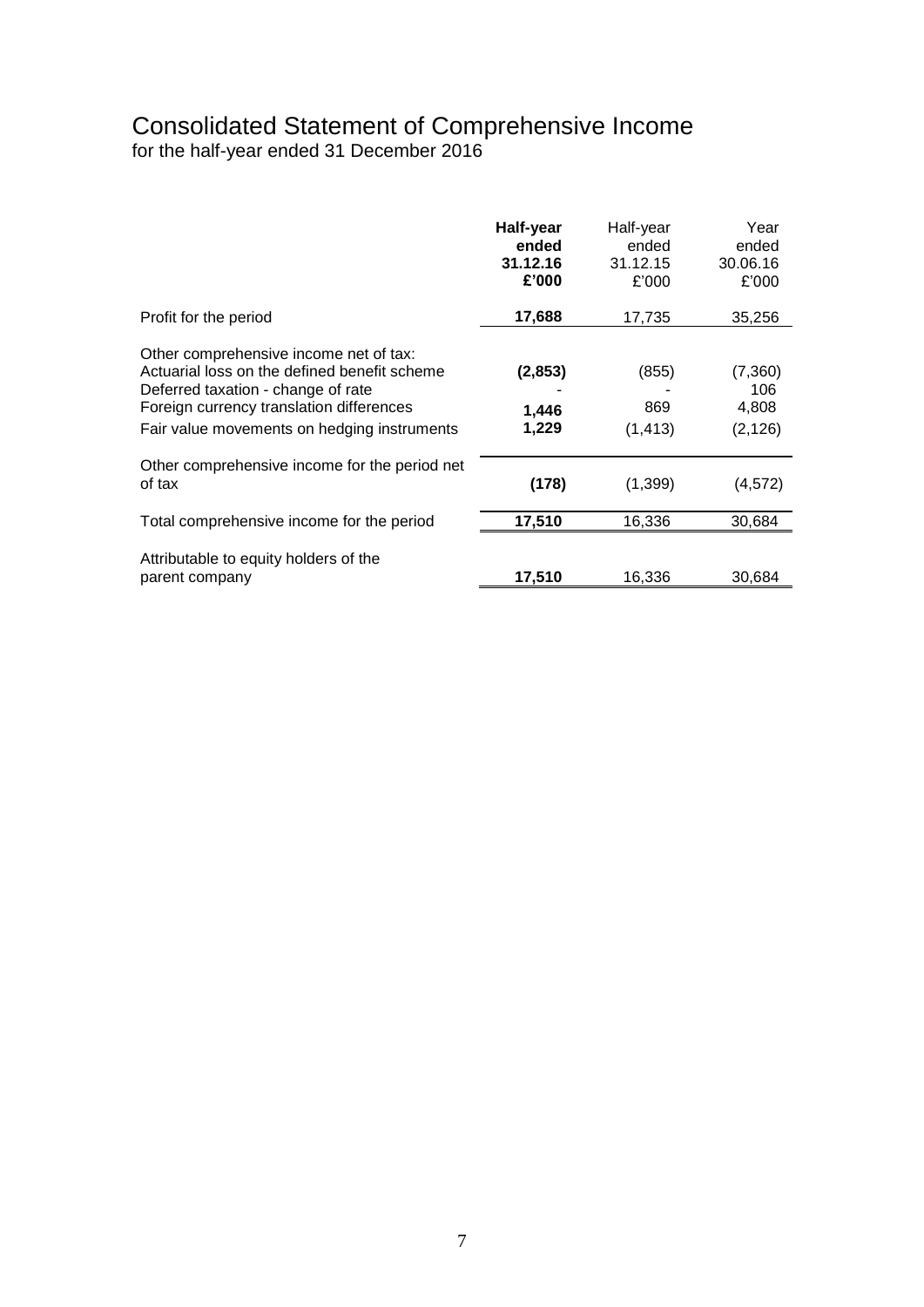# Notes to the Interim Results

for the half-year ended 31 December 2016

1. Basis of preparation

The interim financial statements are unaudited and do not constitute statutory accounts as defined within the Companies Act 2006.

The principal accounting policies applied in the preparation of the consolidated interim statements are those set out in the annual report and accounts for the year ended 30 June 2016.

The figures for the year ended 30 June 2016 are an abridged statement of the group audited accounts for that year. The financial statements for the year ended 30 June 2016 were audited and have been delivered to the Registrar of Companies.

As is permitted by the AIM rules, the directors have not adopted the requirements of IAS34 'Interim Financial Reporting' in preparing the interim financial statements. Accordingly the interim financial statements are not in full compliance with IFRS.

2. Taxation

Income tax has been provided at the rate of 23.8% (2015: 23.0%).

3. Earnings per share

|                                              | Half-year   | Half-year   | Year        |
|----------------------------------------------|-------------|-------------|-------------|
|                                              | ended       | ended       | ended       |
|                                              | 31.12.16    | 31.12.15    | 30.06.16    |
|                                              | £'000       | £'000       | £'000       |
| Profit for the period                        | 17,688      | 17,735      | 35,256      |
| Weighted average number of shares in issue   | 207,544,288 | 207,392,532 | 207,431,307 |
| Dilution effect of outstanding share options | 381,936     | 541,827     | 473,629     |
| Diluted weighted average number shares       | 207,926,224 | 207,934,359 | 207,904,936 |
| Basic earnings per 5p ordinary share         | 8.5p        | 8.6p        | 17.0p       |
| Diluted earnings per 5p ordinary share       | 8.5p        | 8.5p        | 17.0p       |